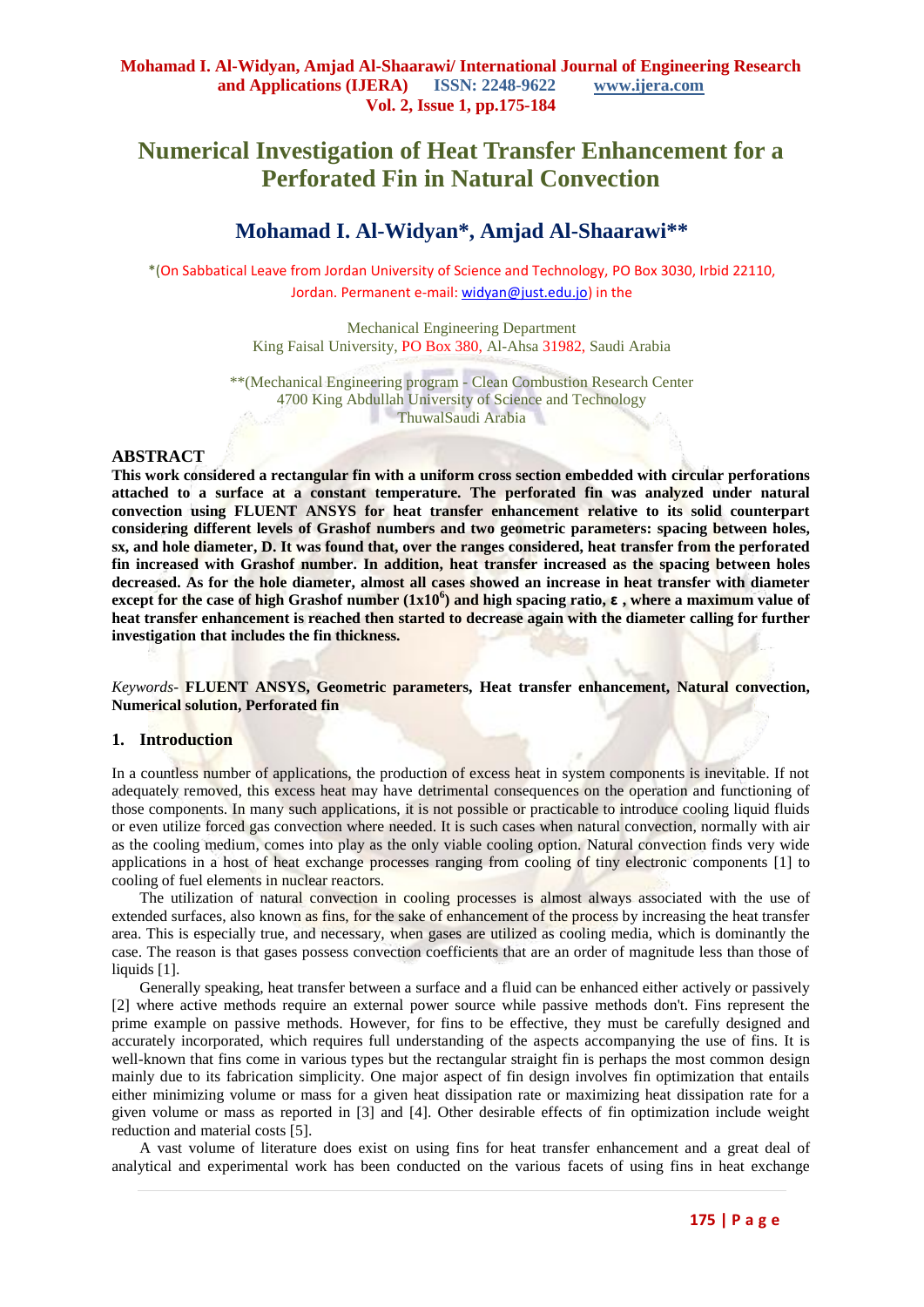processes. A closely related and relevant facet to this study is when surface modifications are introduced to the rectangular basic shape for a single fin or an array. It is well-known that such modifications including employing perforations in the fin surface represent a proven tool of heat transfer enhancement [6]. Moreover, perforated fins provide potentially better performing fins as they offer less flow resistance compared to the solid counterpart [7].

Although sufficient and accurate correlations exist for heat transfer calculations for the solid rectangular and other shapes of fins, perforated fins, to the best of the authors' knowledge as based on an extensive literature search, have not been adequately investigated when embedded with perforations in the sense introduced in this study whether it is over the fin perforated surfaces or, and especially, within the perforations themselves. Previous related studies considered similar fins but utilized rough approximations for heat transfer calculations especially when it came to inside the holes [8].

This study considers a single straight rectangular fin embedded with vertical circular perforations that are cut through the fin's body. The fin is attached to a vertical surface at a uniform temperature Ts and operates under natural convection conditions. The study aims at examining the potential enhancement of heat transfer rate due to perforations especially as affected by fin geometric as well as flow parameters using the FLUENT ANSYS software package. As such, the study may well serve as an important first step towards formulating reliable heat transfer correlations applicable to perforated surfaces as well as within perforations.

#### **2. Materials and Methods**

As indicated earlier, this study considers a single straight rectangular fin with a uniform thermal conductivity, uniform cross section with length L, thickness of 0.1L, and is infinitely wide. The fin is perforated with columns of circular holes along the fin length and repeated across the fin width. Each column consists of three identical circular perforations. Each perforation (hole) has a diameter D and is cut vertically through the fin's body (thickness). The columns of holes are separated from one another by a distance  $S_x$  in the direction perpendicular to the fin length. In the same column, holes are uniformly distributed in the direction of L and are separated by a distance  $S_v = L/4$ . The fin is attached to a vertical surface at a fixed temperature T<sub>s</sub> and operates under natural convection conditions where the adjoining fluid is assumed to have constant properties with a uniform temperature,  $T_{\alpha}$ . A schematic diagram of the fin considered in this study is shown in Fig. 1.

The fin geometry was described by a three-dimensional mesh with 200,000 to 400,000 control volumes depending on fin dimensions. A sample of the mesh utilized is depicted in Fig. 2.

The parameters studied are Grashof number, Gr, and two geometry parameters at a constant Prandtl number, Pr. Grashof number, Gr, and Prandtl number, Pr, are given by:

$$
Gr = \frac{g \, \beta \, (\, T_S - T_\infty \, ) L^3}{v^2} = \frac{g \, \beta \, (\, T_S - T_\infty \, ) L^3 \, \rho^2}{\mu^2}
$$

 $Pr = \frac{C_{\text{p}}\mu}{k} = 0.7$  (fixed at 0.7 for air in this study) (2)

where:  $g =$  gravitational acceleration

- $β =$  expansion coefficient of the fluid
- $T_s$  = surface temperature

 $T_{\infty}$  = Temperature at the fluid boundaries

- $\mu$  = Dynamic viscosity
- $\rho =$  Density
- $L =$ Characteristic length (defined in "geometry" file)
- $k =$ Thermal conductivity

As far as the geometry parameters are concerned, the study considered the effect of variations in fin length, L, hole spacing,  $S_x$ , and hole diameter, D by utilizing two dimensionless parameters, specifically, dimensionless hole spacing,  $\varepsilon$ , and dimensionless hole diameter,  $\delta$ , defined as follows:

$$
\varepsilon = \frac{S_x}{D} \quad \text{and} \quad \delta = \frac{D}{L} \tag{3}
$$

(1)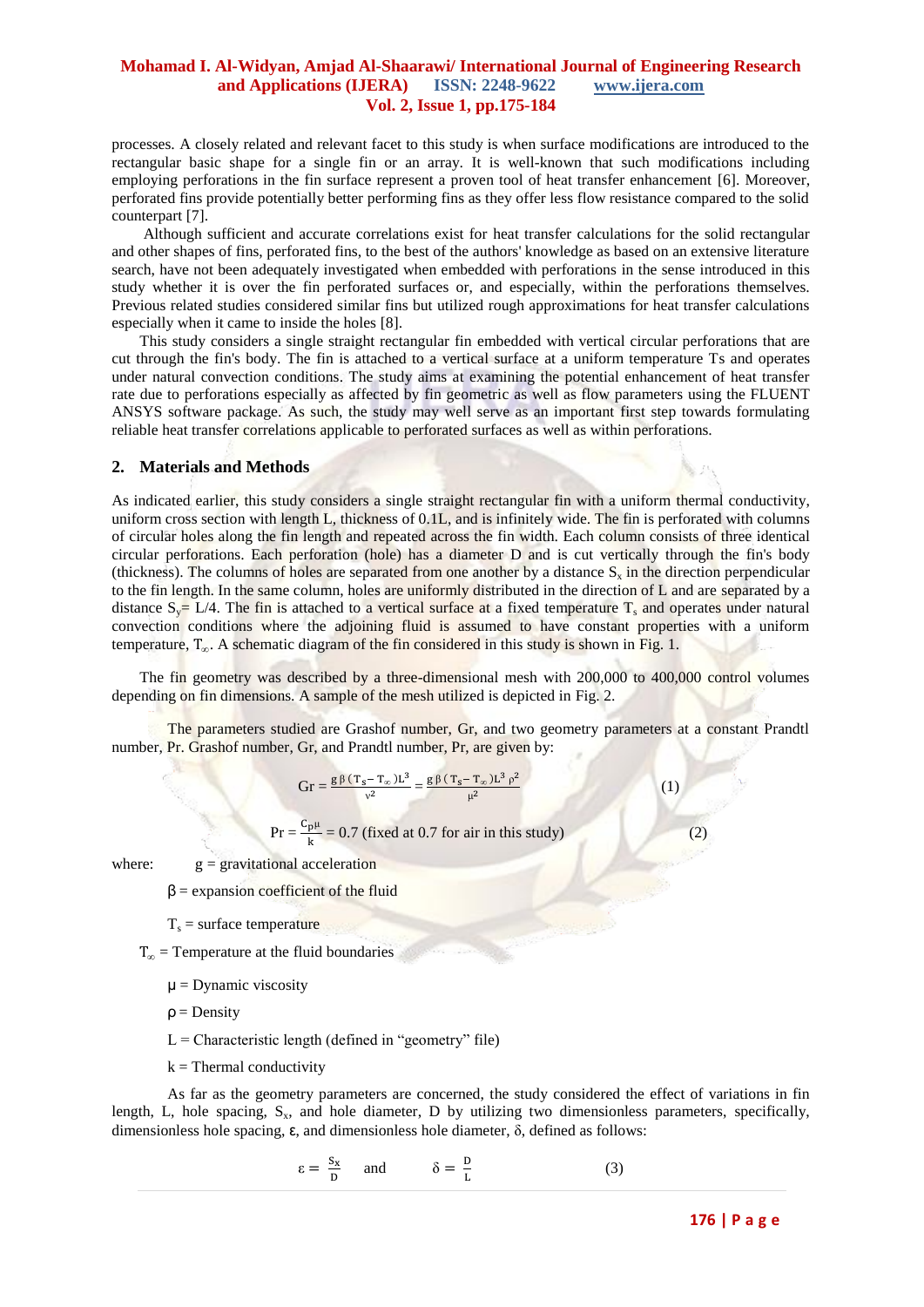These two geometric parameters were investigated at three levels each; ε took the values of 5, 7.5, and 10, while  $\delta$  took the values 0.05, 0.10, and 0.15. In such cases, the ideal situation entails sampling the whole infinite spectrum, which is clearly not possible. Thus, the three levels indicated above were chosen randomly but were subject to a range that was considered reasonably practical in terms of size. In addition, as far as  $\delta$  is concerned, it may be noted that the values were chosen relative to the fin thickness in such a way that one diameter was smaller than, one was equal to, and the third was larger than the fin thickness. This arrangement resulted in nine different geometries. At the boundaries, symmetry planes were placed at the center of the holes and at the mid distance between each column of holes. Atmospheric conditions were assumed at the far field at the lower, top, and front planes.

Gas properties were assumed constant and were chosen in such a way that three particular levels of Grashof number,  $\rm Gr$ , specifically,  $10^4$ ,  $10^5$ , and  $10^6$ , would result. As such, the total number of different cases considered in this study was 27 test cases which is the result of nine geometries under three levels of Grashof number. Gas properties were also chosen to have Prandtl number, Pr, fixed at 0.7, representing air. In order to account for the buoyancy effect, Boussinesq model was used and the following additional source term was added to the momentum equation:

$$
Q = g \beta (T_{\infty} - T) \tag{4}
$$

For each of the twenty seven cases considered in this work, the continuity, momentum (including the Boussinseq buoyancy term), and energy equations were solved simultaneously using FLUENT ANSYS software package with convergence criterion set, respectively, at 10-5, 10-5, and 10-6. For all equations, the second order upwind discretization scheme was used.

The enhancement of heat transfer due to the introduction of perforations was assessed by calculating the ratio of the Nusselt number for the perforated fin, Nu<sub>p</sub>, and its solid counterpart, that is, Nu<sub>p</sub>/Nu<sub>s</sub>. On the other hand, the temperature, velocity, and vorticity contours in and about the perforated fin were determined simply from the solution of the three equations mentioned above. For representation (plotting) purposes, the temperature, velocity, and vorticity were all expressed in dimensionless parameters as t<sup>\*</sup>, u<sup>\*</sup>, and ω<sup>\*</sup>, respectively. These groups are given by:

$$
t^* = \frac{T - T_{\infty}}{T_s - T_{\infty}}
$$
(5)  

$$
u^* = \frac{u}{u_{reference}} = \frac{u}{L / (\frac{L^2}{v})} = \frac{u}{v/L}
$$
(6)  

$$
\omega^* = \frac{\omega}{\omega_{reference}} = \frac{\omega}{1 / (\frac{L^2}{v})} = \frac{\omega}{v/L^2}
$$
(7)

#### **3. Results and Discussion**

It was elected to express heat transfer enhancement as the ratio of the Nusselt number for the perforated fin, Nup, to the Nusselt number of the solid counterpart, Nus, that is, Nup /Nus. This ratio was plotted versus Gr with  $\delta$  as a parameter at three different levels of  $\varepsilon$ , namely, for  $\varepsilon$  equals 5, 7.5, and 10 as shown in Fig. 3 through 5. For all the cases considered, heat transfer enhancement increased as Grashof number, Gr, increased. It is established that as Grashof number increases, the effect of buoyancy forces that push the gas through the holes becomes more dominant than viscous forces that prevent gas from moving through the narrow space in the holes.

In an attempt to make the outcomes even more apparent, the ratio  $Nu_{p}$  /Nu<sub>s</sub> was also plotted versus  $\varepsilon$  at three levels of Gr, namely, for Gr equals  $10^4$ ,  $10^5$ , and  $10^6$  as depicted in Fig. 6 through 8 and again with  $\delta$  as a parameter. Fig. 6 through 8 show that, within the range considered in this study, heat transfer enhancement increases with smaller values of  $\varepsilon$ , which is the case when the spacing between the holes,  $S_x$ , decreases and/or and hole's diameter, D, increases.

As far as the spacing between the holes,  $S_x$ , is concerned, it may be noted that as the spacing decreases, the number of holes per unit width increases. So, if having a hole in the fin increases the local heat transfer there, then increasing the number of holes (by decreasing the spacing between them) will increase the overall heat transfer. Moreover, it may be argued here that the flow coming out of the holes form vorticity that gets more vigorous when the spacing between the holes,  $S<sub>x</sub>$ , becomes smaller. More vigorous vorticities better enhance other vorticities next to them resulting in better mixing that eventually improves heat transfer. Fig. 9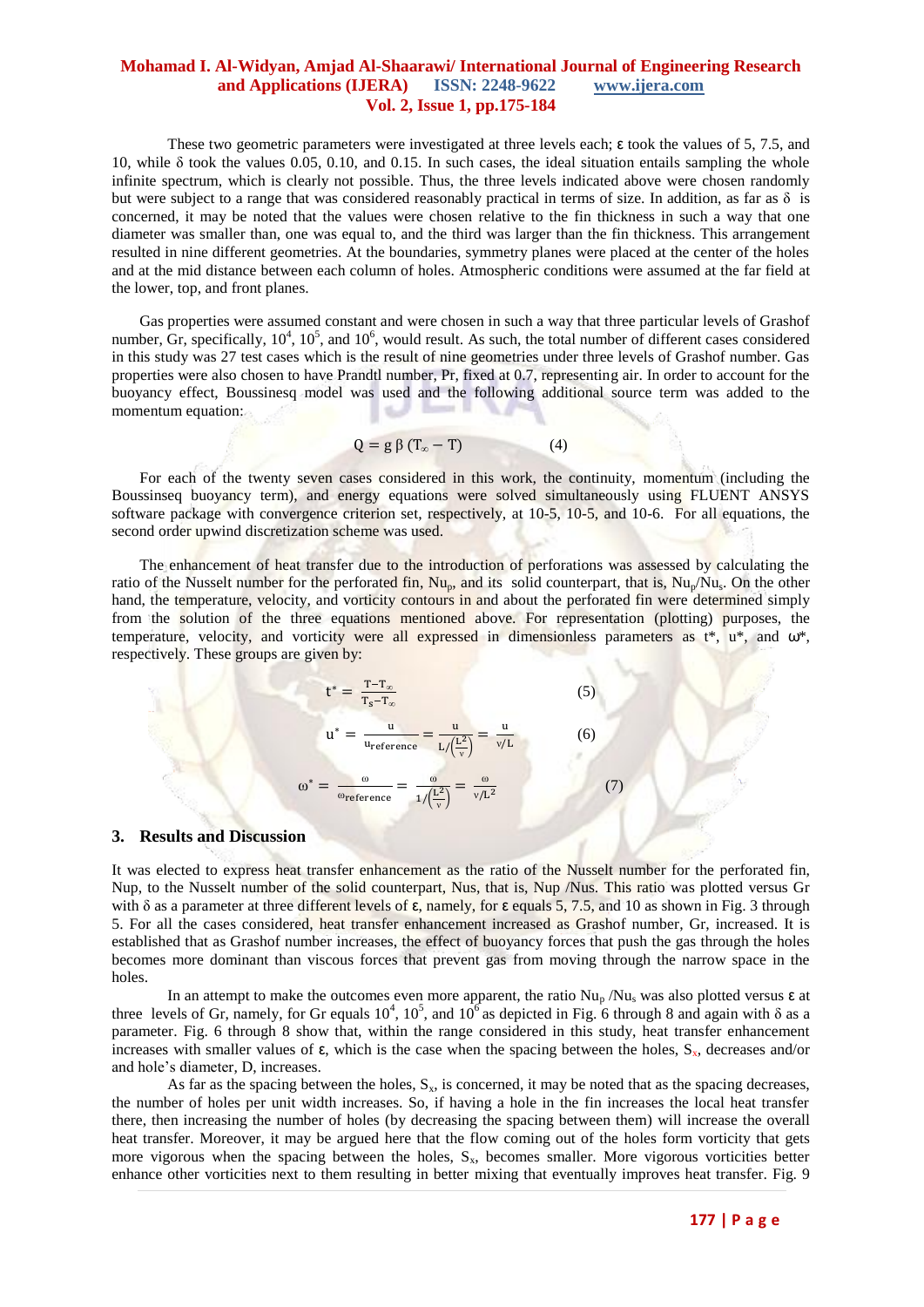and 10 present two profiles for dimensionless vorticity, ω\*, distribution at the central section through the holes for the case δ = 0.15 and Gr = 106 for two different values of ε, namely, 5 and 10. It can be readily seen from Fig. 9 and 10 that the two vorticity contours are quite similar but with different scales demonstrated by the higher maximum value of 7.6 of  $\omega^*$  at the lower  $\varepsilon = 5$  compared to a maximum value of 6.7 at  $\varepsilon = 10$ .

As for the hole diameter, D, it is established that as the diameter increases, buoyancy forces (that tend to push the flow through the holes against viscous forces) increase because the volume inside the hole increases whereas viscous forces (that tend to prevent flow from getting through) in each hole decrease because the characteristic length within which these forces act decreases leading to heat transfer enhancement. In addition, and viewed from a different perspective, if each hole is considered as a vertical "pipe" wherein heat is transferred naturally, each hole will have a local Grashof number similar to the overall Grashof number though with a different characteristic length where this length becomes the diameter of the hole rather than the length of the fin. This value of the local Grashof number is proportional to the hole or "pipe" diameter to the third power. Therefore, increasing the diameter will increase the local Grashof number and thus effect substantial increase in heat transfer in the hole as demonstrated above.

Careful examination of Fig. 5 and 8 indicates that, unlike the consistent trends reported on Fig. 3, 4, 6, and 7, things get a point where increasing the hole diameter in fact decreases heat transfer enhancement. At this point, let's introduce the parameter ΔA that expresses the change in the surface area of a fin with thickness t due to drilling a vertical hole with a diameter D through it. Then, ΔA is simply given by the following expression:

$$
\Delta A = \pi Dt - 2\frac{\pi D^2}{4}
$$
 (8)

Now, it may be readily shown that the plot of ΔA versus the hole diameter, D, is a parabola that starts from zero (at D equals zero), increases up to a maximum value where D is equal to the fin thickness, t, and decreases back to zero when D becomes twice the fin thickness. Once D becomes greater than 2t, the curve continues to decrease in the negative direction meaning that drilling a hole (holes) results in a net reduction in the fin surface area compared to the solid counterpart. This demonstrates that there exists an optimum value for the hole diameter where the total surface area is maximum depending on the fin thickness, which is fixed at 0.1L in this study. This explains the deviation witnessed in Fig. 5 and 8 where heat transfer enhancement decreases with increasing the diameter of the holes beyond a given range.

#### **4. Conclusion**

Examining the findings of this study, it may be indicated that the introduction of circular perforations to the body of a rectangular fin under natural convection conditions may result in significant gains in heat transfer from the perforated fin relative to the solid counterpart and over a wide range of Grashof numbers. This is provided that the relevant geometrical parameters, most notably, hole diameter and spacing between holes is carefully controlled and maintained in the desirable ranges.

### **5. Acknowledgements.**

The authors would like to express their gratitude to the Deanship of Scientific Research at King Faisal University, Al-Ahsa, Saudi Arabia, for funding this study. Thanks are also extended to Dr. Mutaz Al-Muhtaseb for the assistance he provided.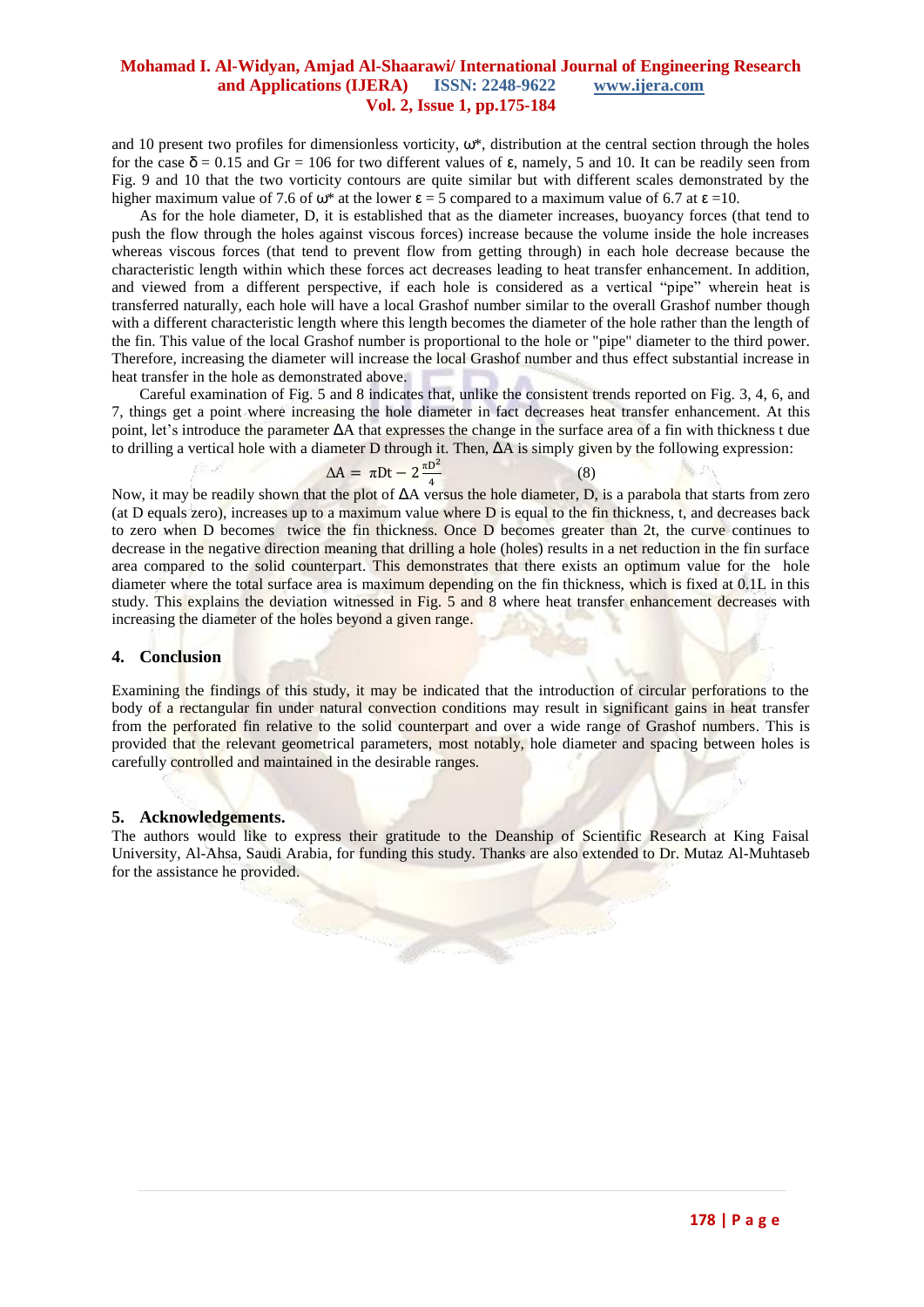## **References**

[1] Incropera, F. and Dewitt, P.D. Introduction to Heat Transfer. 3rd ed. Chichester: John Wiley.

[2] Bergles, A.E. The Implications and Challenges of Enhanced Heat Transfer for the Chemical Process Industries. Chem Eng Res Des, Vol. 79, 437–44 (2001).

[3] Malekzadeh, P., Rahideh, H, and Karami, G. Optimization of Convective-Radiative Fins by Using Differential Quadrature, Element Method, Energy Conversion and Management, Vol. 47, 1505–14 (2006).

[4] Arslanturk, C. and Ozguc, A.F. Optimization of a Central-Heating Radiator, Applied Energy, Vol. 83, 1190– 1197 (2006).

[5] ??Shaeri, M.R. and Yaghoubi, M.. Thermal Enhancement from Heat Sinks by Using Perforated Fins, Energy Conversion and Management, Vol. 50, 1264–1270 (2009).

[6] Sahin, B. and Demir, A. Performance Analysis of a Heat Exchanger Having Perforated Square Fins, Applied Thermal Engineering, Vol. 28, 621–632 (2008).

[7] Molki, M., and Hashemi-Esfahanian, A. Turbulent Convective Mass Transfer Downstream of a Perforated Baffle Blockage, Int. J. Heat Fluid Flow, Vol. 13 (2), 116–123 (1992).

[8] AlEssa, A. H. and Al-Widyan, M.I., (2008). Enhancement of Natural Convection Heat Transfer from a Fin by Triangular Perforation of Bases Parallel and toward its Tip, Appl. Math. Mech. -Engl. Ed. (Shanghai University and Springer-Verlag), Vol. 29(8), 1033–1044 (2008).

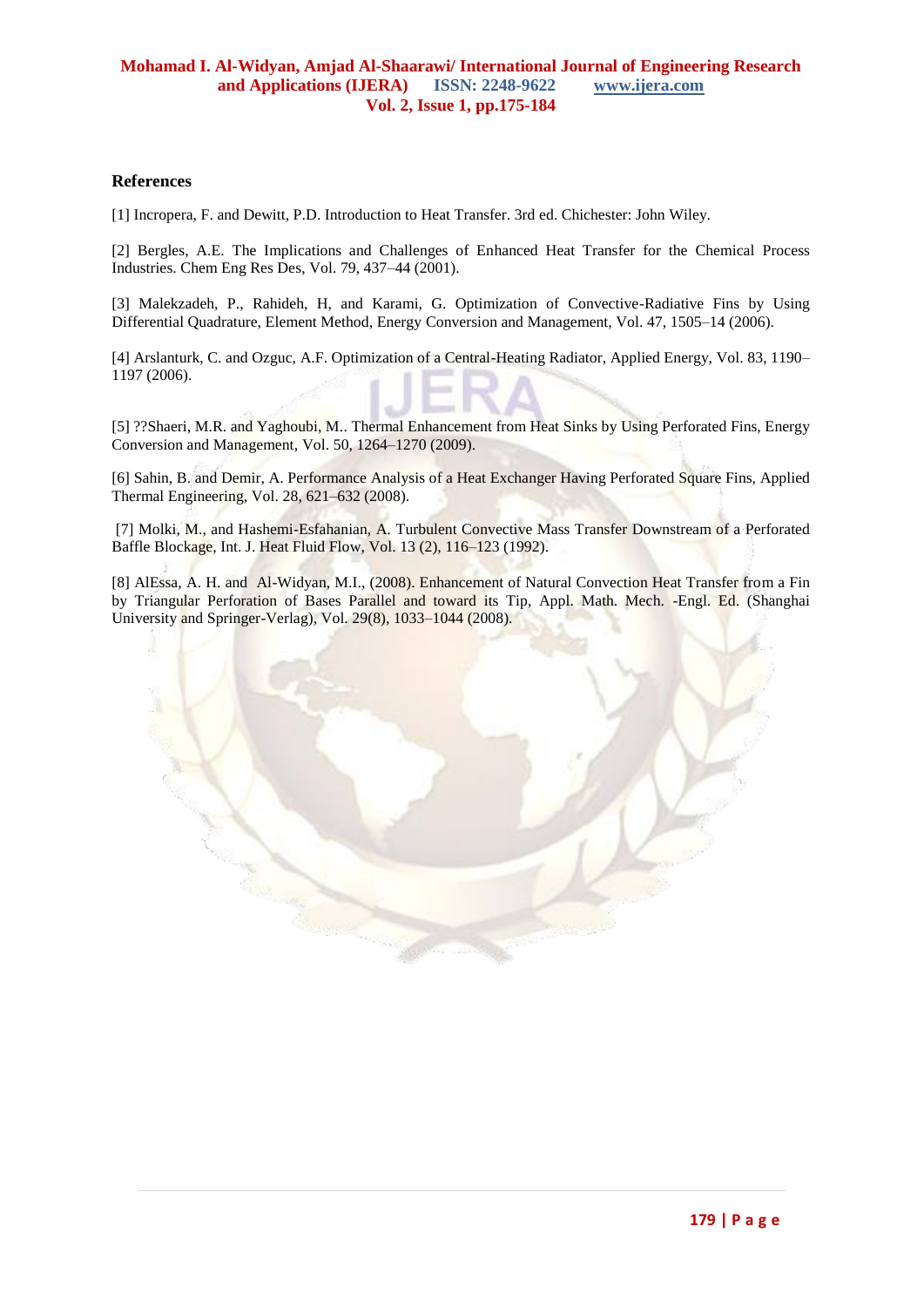

Figure 1. A schematic diagram of the fin considered in this study.



Figure 2. A sample of the mesh utilized for the perforated fin considered in this study.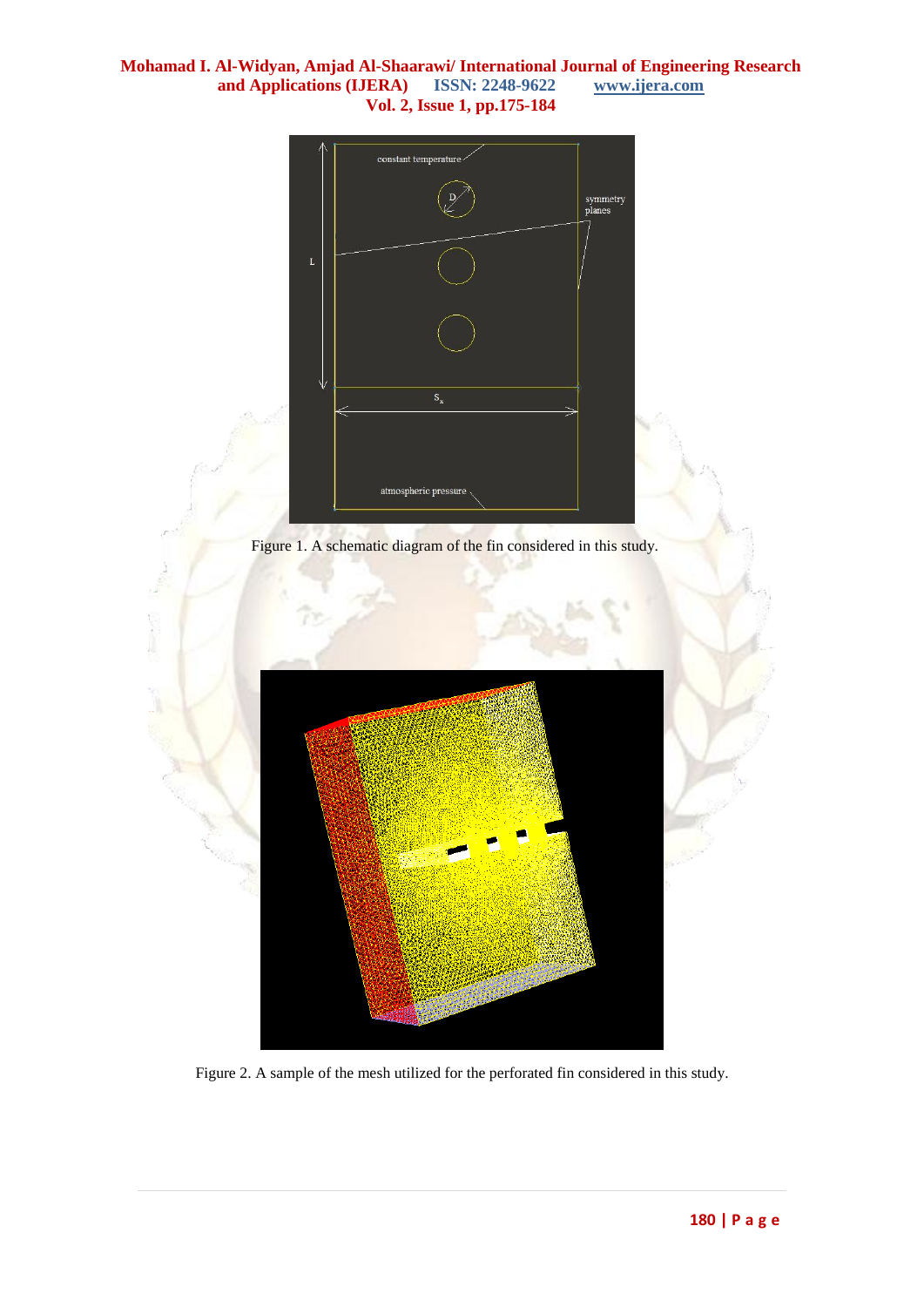

Figure 3. Heat transfer enhancement versus *Gr* with  $\delta$  as a parameter for  $\epsilon = 5$ .



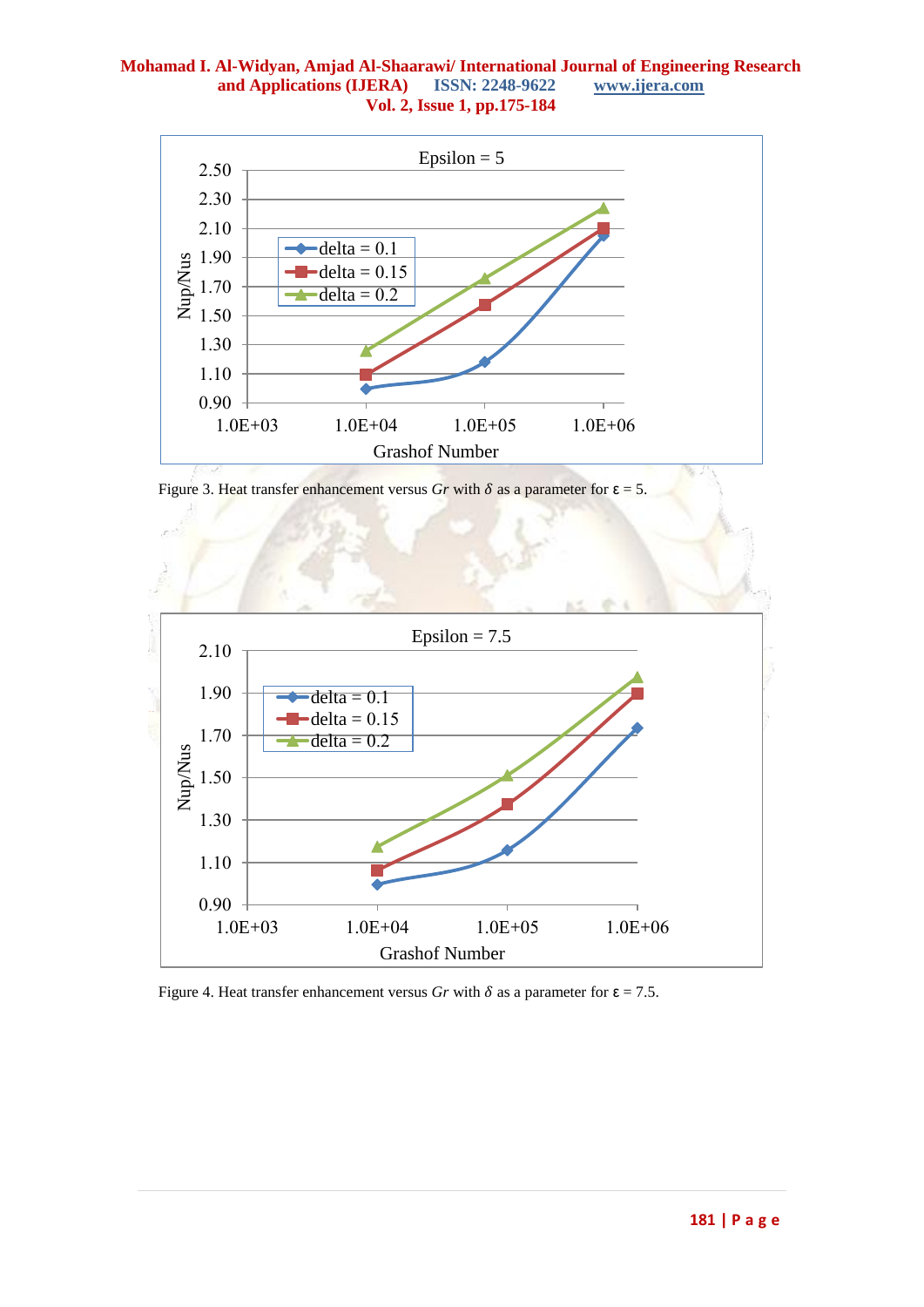

Figure 5. Heat transfer enhancement versus  $Gr$  with  $\delta$  as a parameter for  $\epsilon = 10$ .



Figure 6. Heat transfer enhancement versus  $\varepsilon$  with  $\delta$  as a parameter for Gr =  $10^4$ .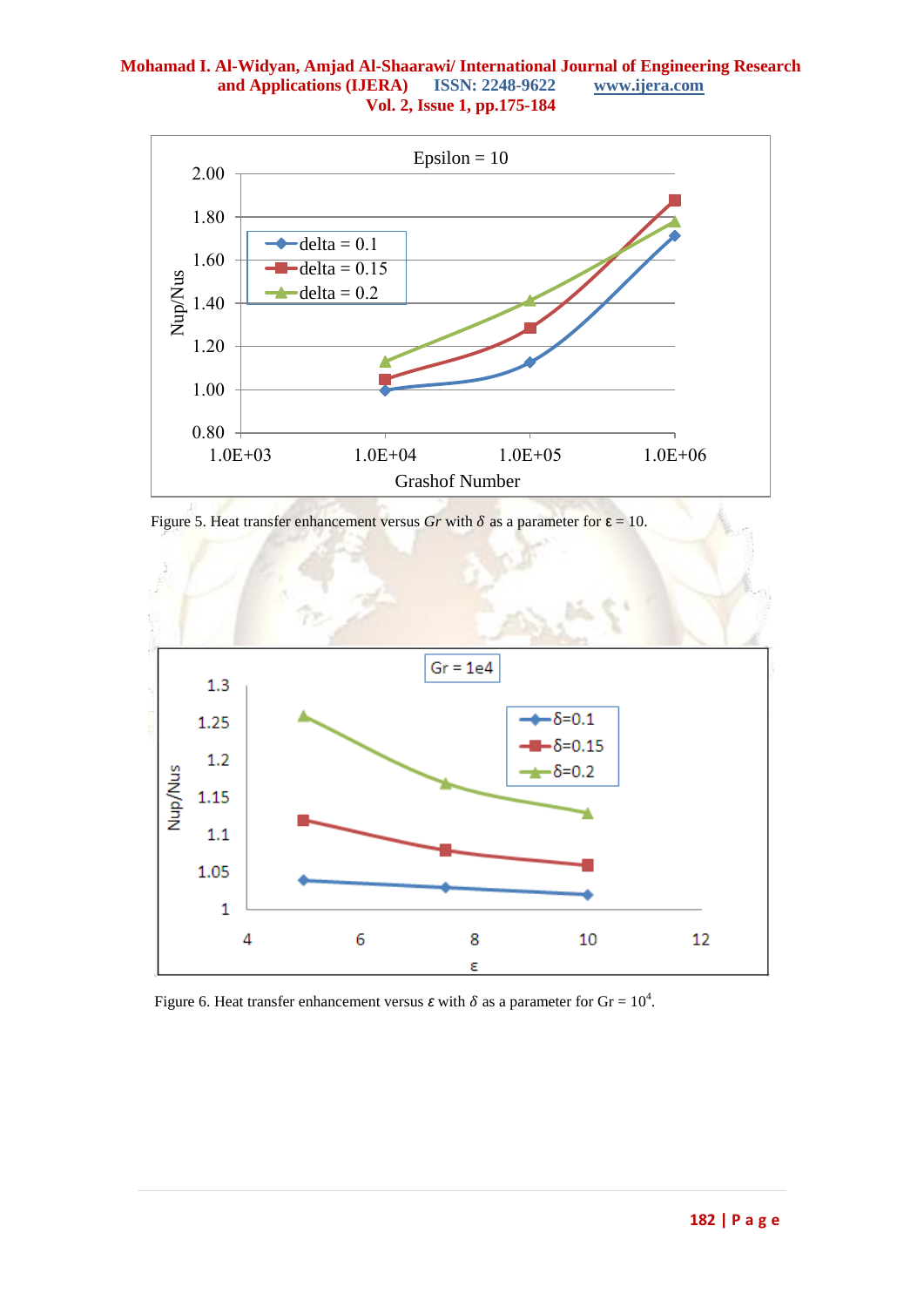

Figure 7. Heat transfer enhancement versus  $\varepsilon$  with  $\delta$  as a parameter for Gr = 10<sup>5</sup>.



Figure 8. Heat transfer enhancement versus  $\varepsilon$  with  $\delta$  as a parameter for Gr = 10<sup>6</sup>.